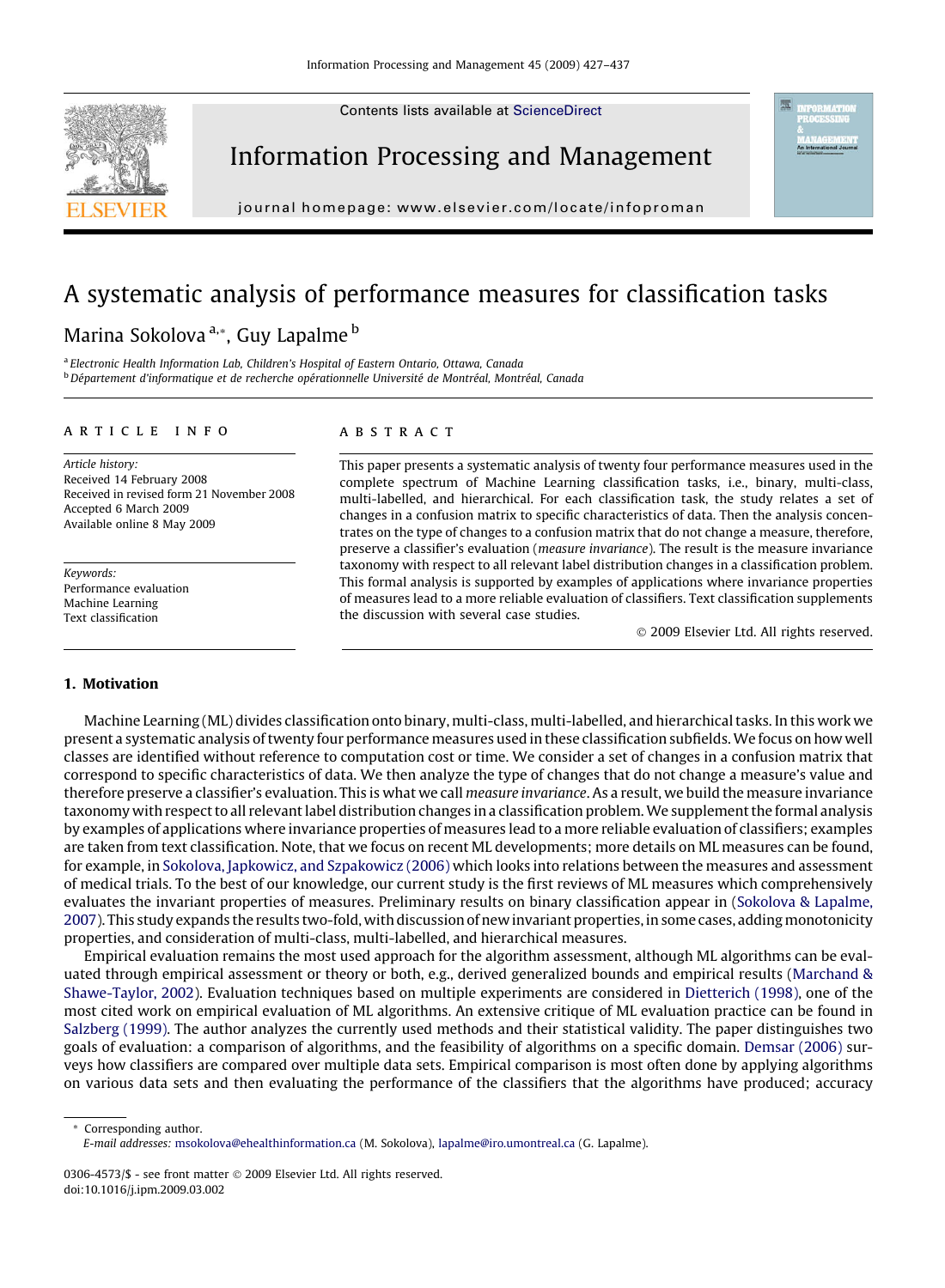being the most often used measure. In all these assessment approaches, the algorithm and the output classifiers take the central stage.

We take an alternative route looking how characteristics affect the objectivity of measures. Our formal discussion of ML performance measures complements popular statistical and empirical comparisons such as the ones presented in [Goutte and](#page-9-0) [Gaussier \(2005\).](#page-9-0) We show that, in some learning settings, the correct identification of positive examples may be important whereas in others, the correct identification of negative examples or disagreement between data and classifier labels may be more significant. Thus, standard performance measures should be re-evaluated with respect to those scenarios. Previously, ML studies of performance measures have primarily focused on binary classification. For a complete review, we add multiclass, multi-topic and hierarchical classification measures. The current study can be useful for measure design. So far, the ML community did not consider measures' invariance when new ones were introduced [\(Bengio, Mariéthoz, & Keller, 2005;](#page-9-0) [Huang & Ling, 2007](#page-9-0)) or suggested for adoption from other disciplines [\(Sokolova et al., 2006\)](#page-10-0).

# 2. Overview of classification tasks

Supervised ML allows access to the data labels during the algorithm's training and testing stages. Consider categorical labels when data entries  $x_1, \ldots, x_n$  have to be assigned into predefined classes  $C_1, \ldots, C_l$ . Then classification falls into one of the following tasks:

**Binary:** the input is to be classified into one, and only one, of two non-overlapping classes  $(C_1, C_2)$ ; Binary classification is the most popular classification task. Assigned categories can be objective, independent of manual evaluation (e.g, republican or democrat in the votes data of the UCI repository [\(Asuncion & Newman, 2007](#page-9-0))) or subjective, dependent on manual evaluation (e.g., positive or negative reviews in Amazon.com [\(Blitzer et al., 2007](#page-9-0))). Classes can be well-defined (e.g., the votes labels), ambiguous (e.g., the review opinion labels), or both (e.g., medical vs. other texts in the Newsgroups collection<sup>1</sup>).

Multi-class: the input is to be classified into one, and only one, of l non-overlapping classes. Multiclass problems include the identification of the iris type in a three-class data set popular in pattern recognition ([Duda & Hart, 1973](#page-9-0)), in the learning the original 135 categories in the benchmark Reuters collection, $\frac{2}{3}$  or in tagging utterances as objective, subjective, or neutral ([Wilson, Wiebe, & Hwa, 2006](#page-10-0)). As for the binary case, multi-class categorization can be objective or subjective, well-defined or ambiguous.

**Multi-labelled**: the input is to be classified into several of l non-overlapping  $C_i$ . Examples include classification of func-tions of yeast genes [\(Mewes, Albermann, Heumann, Lieb, & Pfeiffer, 1997\)](#page-9-0), identifying scenes from image data ([Li, Zhang,](#page-9-0) [& Zhu, 2006](#page-9-0)) or text-database alignment and word alignment in machine translation ([Snyder & Barzilay, 2007\)](#page-10-0). In text mining of medical information, multi-label classification methods are often evaluated on OHSUMED, a collection of medical references [\(Hersh, Buckley, Leone, & Hickam, 1997\)](#page-9-0). When the learning task is document topic classification, multi-labelling is often referred as multi-topic classification such as for clinical texts that are assigned multiple disease codes from ICD-9-CM [\(Sasaki, Rea, & Ananiadou, 2007\)](#page-10-0). Binary, multi-class, and multi-labelled problems form flat classification ([Yang, 1999](#page-10-0)), in which categories are isolated and their relations are not considered important. The next, hierarchical, problem addresses relations among categories and includes their structure into learning targets.

**Hierarchical**: the input is to be classified into one, and only one,  $C_i$  which are be divided into subclasses or grouped into superclasses. The hierarchy is defined and cannot be changed during classification. Text classification and bioinformatics supply many examples, e.g., protein function prediction [\(Eisner, Poulin, Szafron, Lu, & Greiner, 2005\)](#page-9-0). Hierarchical classification can be transformed into flat classification. For example, the Reuters collection classification can be multiclass ([Bobicev & Sokolova, 2008](#page-9-0)), multi-labelled [\(Tikk & Biró, 2003\)](#page-10-0), and hierarchical [\(Sun, Lim, & Ng, 2003\)](#page-10-0).

A frequent appearance of language and text problems among the listed above examples can be explained by a special role Natural Language Processing (NLP) holds in ML applications. The richness of language characteristics and the fast-increasing volume of readily available digital texts make texts not only a nearly inexhaustible research area, but also one of the most important data formats for ML applications ([Shawe-Taylor & Christianini, 2004](#page-10-0)). Text Classification has achieved a prominent place among ML applications to NLP problems. It is dedicated to finding texts according to a given criteria [\(Sebastiani,](#page-10-0) [2002](#page-10-0)) and it includes the classification of documents (research papers, technical reports, magazine articles, etc.). For topic classification (e.g., identification of documents about a given city or documents about bands and artists, etc.) documents are simply classified as being relevant to the topic or not; hence, classes are built as positive vs ''everything else". Retrieval of relevant documents being the more important task, the focus in this case is on true positive classification. First comprehensive books on Machine Learning were published in late 1990's ([Langley, 1996; Mitchell, 1997](#page-9-0)). As a discipline, ML borrowed measures from assortment of disciplines traditionally relied on empirical evidence, e.g., medical trials [\(Isselbacher &](#page-9-0) [Braunwald, 1994](#page-9-0)), behavioural research [\(Cohen, 1988\)](#page-9-0), information retrieval (IR) ([van Rijsbergen, 1979; Salton & McGill,](#page-10-0) [1983](#page-10-0)). In some ways, text classification borrows from Information Extraction (IE) which preluded the use of Machine

<sup>1</sup> [http://kdd.ics.uci.edu/databases/20newsgroups/20newsgroups.html.](http://kdd.ics.uci.edu/databases/20newsgroups/20newsgroups.html)

<sup>&</sup>lt;sup>2</sup> [http://www.daviddlewis.com/resources/testcollections/reuters21578.](http://www.daviddlewis.com/resources/testcollections/reuters21578)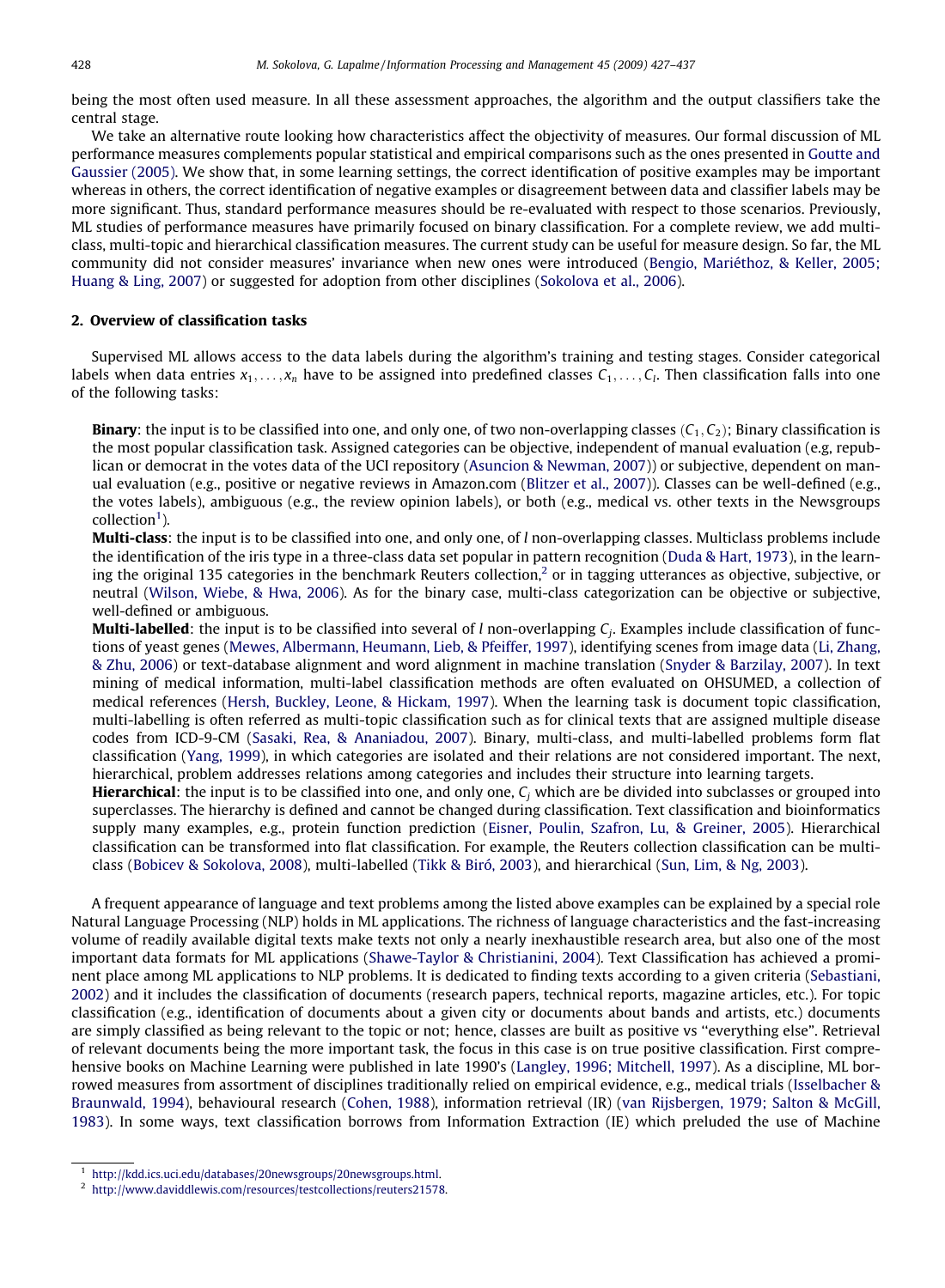<span id="page-2-0"></span>

| Data class | Classified as pos    | Classified as $neq$    |
|------------|----------------------|------------------------|
| pos        | true positive $(tp)$ | false negative $(f_n)$ |
| neq        | false positive $(p)$ | true negative $(tn)$   |

Learning in automated text processing and understanding, e.g., the automated analysis and generation of synonymous texts (Boyer & Lapalme, 1985). IE and IR metrics in the evaluation of ML algorithms are an example of such borrowing. The evaluation metrics commonly used in Text Classification (Precision, Recall, Fscore) have their origin in IE. The formulas for these measures neglect the correct classification of negative examples, they instead reflect the importance of retrieval of positive examples in text/document classification:

Precision: the number of correctly classified positive examples divided by the number of examples labeled by the system as positive

Recall: the number of correctly classified positive examples divided by the number of positive examples in the data Fscore: a combination of the above.

In recent years, the NLP and ML communities have turned their attention to the study of opinions, subjective statements, and sentiments. The corresponding empirical problems are represented by the classification of political debates, web postings or phone calls in which the main task is non-topic classification, e.g. vote classification, gender classification, sentiment classification, etc. Data for these studies are gathered from chart-boards, blogs, product and movie reviews, email, records of phone conversations and political debates, electronic negotiation transcripts, etc. Chart-boards, blogs and movie reviews are often used in sentiment analysis to find whether texts reflect a positive or negative opinion of the author on certain products or events. In this case, texts are classified according to opinion/sentiment labels [\(Pang, Lee, & Vaithyanathan, 2002](#page-9-0)). Email discussions, records of phone conversation and electronic negotiation transcripts are used in studies of individual behavior. The aim of such studies is to find what factors influence the behavior of a person in a specific situation. Classification of texts depends on the problem statement. Transcripts of the US Congress debates are used in the social network analysis, a new area of Artificial Intelligence research. Here a common task is to define important influence factors and predict the future behavior of members of a social group. In this case, records are classified according to the actions of speakers [\(Thomas, Pang,](#page-10-0) [& Lee, 2006](#page-10-0)).

These sources represent records of human communication that convey meanings sent by a speaker and received by a hearer. These meanings can be complex and subtly expressed and constituted from both what is said and what is implied. So far, there is no common consensus on the choice of measures used to evaluate the performance of classifiers in opinion, subjectivity and sentiment analysis. Additional performance measures other than the above are Accuracy used in [Pang et al.](#page-9-0) [\(2002\) and Thomas et al. \(2006\)](#page-9-0), or the correspondence between Precision and Recall in [Gamon, Aue, Corston-Oliver, and](#page-9-0) [Ringger \(2005\).](#page-9-0) When going from document classification to the classification of human communication, it is important to know how different performance measures relate to each other in order to help resolve disagreements among performance evaluations. This phenomenon happens quite often in experimental studies.

#### 3. Performance measures for classification

The correctness of a classification can be evaluated by computing the number of correctly recognized class examples (true positives), the number of correctly recognized examples that do not belong to the class (true negatives), and examples that either were incorrectly assigned to the class (false positives) or that were not recognized as class examples (false negatives). These four counts constitute a confusion matrix shown in Table 1 for the case of the **binary** classification.

[Table 2](#page-3-0) presents the most often used measures for binary classification based on the values of the confusion matrix. AUC (Area Under the Curve),<sup>3</sup> captures a single point on the Reception Operating Characteristic curve; it can also be viewed as a linear transformation of Youden Index [\(Youden, 1950\)](#page-10-0). We omit measures such as BreakEvenPoint, the point at which Precision = Recall ([Goutte & Gaussier, 2005](#page-9-0)), and the combined  $\frac{AUC}{Accuracy}$  ([Huang & Ling, 2007](#page-9-0)) because their properties can be derived from the basic measures. However, we present Fscore's properties because of its extensive use in text classification.

[Table 3](#page-3-0) presents the measures for **multi-class classification**. For an individual class  $C_i$ , the assessment is defined by  $tp_i, fn_i, tn_i, fp_i. Accuracy_i, Precision_i, Recall_i$  are calculated from the counts for  $C_i$ . Quality of the overall classification is usually

<sup>&</sup>lt;sup>3</sup> AUC, sometimes referred to as Balanced Accuracy.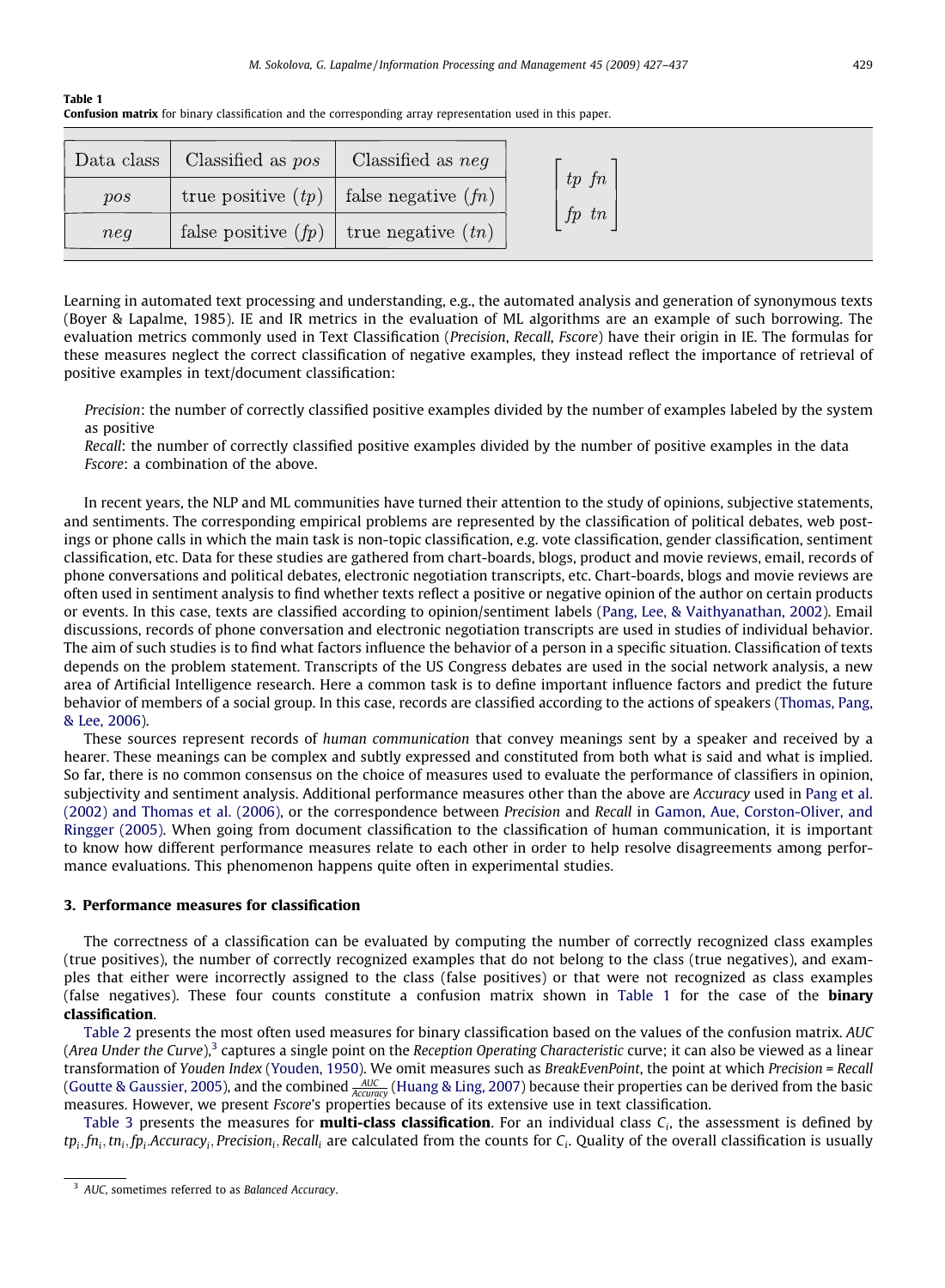<span id="page-3-0"></span>Measures for binary classification using the notation of [Table 1](#page-2-0).

| Measure              | Formula                                         | Evaluation focus                                                                    |
|----------------------|-------------------------------------------------|-------------------------------------------------------------------------------------|
| Accuracy             | $\frac{tp+tn}{tp+fn+fp+tn}$                     | Overall effectiveness of a classifier                                               |
| Precision            | $\frac{tp}{tp+fp}$                              | Class agreement of the data labels with the positive labels given by the classifier |
| Recall (Sensitivity) | $\frac{tp}{tp+fn}$                              | Effectiveness of a classifier to identify positive labels                           |
| Fscore               | $(\beta^2+1)tp$<br>$(\beta^2+1)tp+\beta^2fn+fp$ | Relations between data's positive labels and those given by a classifier            |
| Specificity          | $\frac{tn}{fp+tn}$                              | How effectively a classifier identifies negative labels                             |
| <b>AUC</b>           | $-\frac{tn}{tn+fp}$                             | Classifier's ability to avoid false classification                                  |

#### Table 3

Measures for multi-class classification based on a generalization of the measures of [Table 1](#page-2-0) for many classes  $C_i$ : tp<sub>i</sub> are true positive for  $C_i$ , and  $fp_i$  – false positive,  $fn_i$  – false negative, and  $tn_i$  – true negative counts respectively.  $\mu$  and M indices represent micro- and macro-averaging.

| Measure                | Formula                                                                                                    | Evaluation focus                                                                                             |
|------------------------|------------------------------------------------------------------------------------------------------------|--------------------------------------------------------------------------------------------------------------|
| Average Accuracy       |                                                                                                            | The average per-class effectiveness of a classifier                                                          |
| <b>Error Rate</b>      | $\sum_{i=1}^l \frac{fp_i+fn_i}{tp_i+fn_i+fp_i+tn_i}$                                                       | The average per-class classification error                                                                   |
| Precision $\mu$        | $\frac{\sum_{i=1}^l tp_i}{\sum_{i=1}^l (tp_i + fp_i)}$                                                     | Agreement of the data class labels with those of a classifiers if calculated from sums of per-text decisions |
| Recall <sub>u</sub>    | $\frac{\sum_{i=1}^l tp_i}{\sum_{i=1}^l (tp_i + fn_i)}$                                                     | Effectiveness of a classifier to identify class labels if calculated from sums of per-text decisions         |
| $Fscore_\mu$           | $+1)$ Precision <sub>u</sub> Recall <sub>u</sub><br>$\beta^2$ Precision <sub>u</sub> +Recall <sub>u</sub>  | Relations between data's positive labels and those given by a classifier based on sums of per-text decisions |
| Precision <sub>M</sub> | $\sum_{i=1}^l\frac{tp_i}{tp_i+fp_i}$                                                                       | An average per-class agreement of the data class labels with those of a classifiers                          |
| Recall <sub>M</sub>    | $\sum_{i=1}^l\frac{tp_i}{tp_i+fn_i}$                                                                       | An average per-class effectiveness of a classifier to identify class labels                                  |
| Fscore <sub>M</sub>    | $+1)$ Precision <sub>M</sub> Recall <sub>M</sub><br>$\beta^2$ Precision <sub>M</sub> + Recall <sub>M</sub> | Relations between data's positive labels and those given by a classifier based on a per-class average        |

assessed in two ways: a measure is the average of the same measures calculated for  $C_1, \ldots, C_l$  (*macro-averaging* shown with an M index), or the sum of counts to obtain cumulative  $tp, fn, tn, fp$  and then calculating a performance measure (micro-averaging shown with  $\mu$  indices). Macro-averaging treats all classes equally while micro-averaging favors bigger classes. As there is yet no well-developed multi-class Reception Operating Characteristic analysis ([Lachiche & Flach, 2003](#page-9-0)), we do not include AUC in the list of multi-classification measures.

The quality of multi-topic classification (Table 4) is assessed through either partial or complete class label matching [\(Kazawa, Izumitani, Taira, & Maeda, 2005](#page-9-0)); the latter is often referred to as exact matching. We consider all classes and their labels as being equivalent. These measures thus count correct or incorrect label identification independently of their order or rank. We do not include such measures as One-error which counts how many times the top-ranked label was not a member of the predicted label set ([Li et al., 2006\)](#page-9-0). Some authors refer to it Exact Match Ratio as Accuracy ([Zhu, Ji, Xu, & Gong, 2005\)](#page-10-0). In Section 4, we show that these two measures are not interchangeable with respect to confusion matrix transformations; thus, they may not be equally applicable to similar settings.

For **hierarchical classification** measures ([Table 5\)](#page-4-0), we consider measures that incorporate the problem's hierarchy. These measures either evaluate descendant or ancestor performance ([Kiritchenko, Matwin, Nock, & Famili, 2006\)](#page-9-0). We omit

#### Table 4

Measures for multi-topic classification; I is the indicator function;  $L_i = L_i[1], \ldots, L_i[l]$  denotes a set of class labels for  $x_i$ ,  $L_i[j] = 1$  if  $C_j$  is present among the labels and 0, otherwise;  $L_i^c$  are labels given by a classifier,  $L_i^d$  are the data labels.

| Measure           | Formula                                                                                                                    | Evaluation focus                                          |
|-------------------|----------------------------------------------------------------------------------------------------------------------------|-----------------------------------------------------------|
| Exact Match Ratio | $\sum_{i=1}^n I(L_i^d = L_i^d)$                                                                                            | The average per-text exact classification                 |
|                   | $\sum\nolimits_{i=1}^n \frac{{2\sum\nolimits_{j=1}^l {t_i^c[j t_i^d[j]}}}{{\sum\nolimits_{i=1}^l {(t_i^c[j]+t_i^d[j])} }}$ |                                                           |
| Labelling Fscore  |                                                                                                                            | The average per-text classification with partial matches  |
|                   |                                                                                                                            |                                                           |
| Retrieval Fscore  |                                                                                                                            | The average per-class classification with partial matches |
| Hamming Loss      | $\sum_{i=1}^n\sum_{j=1}^l I(L_i^c[j] \neq L_i^d[j])$                                                                       | The average per-example per-class total error             |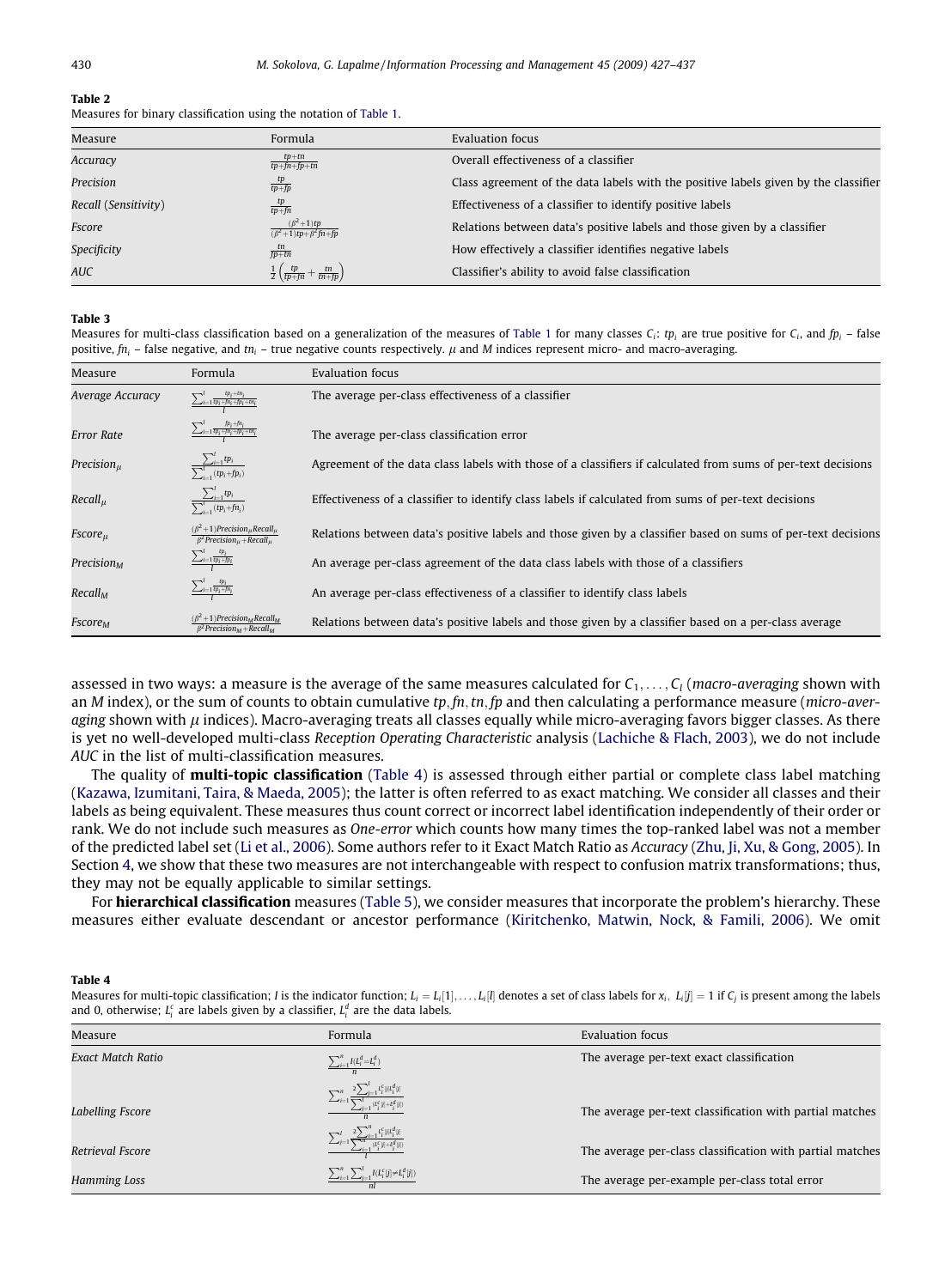<span id="page-4-0"></span>Measures for hierarchical classification:  $C_\parallel$  means subclasses of class  $C, \ C_\perp^c$  denotes subclasses assigned by a classifier;  $C_\perp^d$  – data class labels; similar notations apply to superclasses, which are denoted by  $C_1$ .

| Measure             | Formula                                                                                                                 | Evaluation focus                                                                           |
|---------------------|-------------------------------------------------------------------------------------------------------------------------|--------------------------------------------------------------------------------------------|
| Precision           | $ C^{\mathfrak{c}}_1\cap C^{\mathfrak{a}}_1 $<br>$ C_1 $                                                                | Positive agreement on subclass labels w.r.t. the subclass labels given by a classifier     |
| $Recall_1$          | $ C_{\downarrow}^c \cap C_{\downarrow}^d$<br>$ C^d $                                                                    | Positive agreement on subclass labels w.r.t. the subclass labels given by data             |
| Fscore <sub>1</sub> | $(\beta^2+1)$ Precision Recall<br>$\beta^2$ Precision + Recall                                                          | Relations between data's positive subclass labels and those given by a classifier          |
| Precision $_1$      | $ C^c_\uparrow \cap C^d_\uparrow $<br>$ C_t^c $                                                                         | Positive agreement on superclass labels w.r.t. the superclass labels given by a classifier |
| $Recall_{\uparrow}$ | $\frac{ C_{\uparrow}^c \cap C_{\uparrow}^d }{ C_{\uparrow}^d }$                                                         | Positive agreement on superclass labels w.r.t. the superclass labels given by data         |
| Fscore <sub>†</sub> | $(\beta^2+1)$ Precision <sub>1</sub> Precision <sub>1</sub><br>$\beta^2$ Precision <sub>1</sub> +Precision <sub>1</sub> | Relations between data's positive superclass labels and those given by a classifier        |

distance- and semantics-based measures suggested for hierarchical classification ([Blockeel, Bruynooghe, Dzeroski, Ramon, &](#page-9-0) [Struyf, 2002; Sun et al., 2003](#page-9-0)). These measures extend flat, non-hierarchical, measures by estimating differences and similarities between classes. However, in these measures, acceptable differences and similarities are often specified by users ([Costa, Lorena, Carvalho, & Freitas, 2007](#page-9-0)). Thus, the obtained results may be subjective and user-specific. A similar restriction applies to depth-dependent measures, which relate classes by imposing vertical distances ([Blockeel et al., 2002](#page-9-0)).

Data Mining has successfully exploited the invariant properties of interestingness measures for comparison of association and classification rules ([Tan, Kumar, & Srivastava, 2004](#page-10-0)). Some invariant properties of binary classification measures have been discussed within broader studies of the classification of communication records [\(Sokolova & Lapalme, 2007](#page-10-0)). In the current study, we consider new invariant properties and expand discussed measures by including multi-class, multi-topic and hierarchical classification measures. Although the latter three types of classification are quite popular, their measures have not been studied to the same extent as for binary classification measures.

#### 4. Invariance properties of measures

We focus on the ability of a measure to preserve its value under a change in the confusion matrix. A measure is *invariant* if its value does not change when a confusion matrix changes, i.e. invariance indicates that the measure does not detect the change in the confusion matrix. This inability can be beneficial or adverse, depending on the goals.

Let's consider a case when invariance to the change of tn is beneficial. Text classification extensively uses Precision and Recall (Sensitivity) which do not detect changes in tn when all other matrix entries remain the same. In document classification, a large number of unrelated documents constitute a negative class without having a single unifying characteristic. The criterion for the performance of a classifier is its performance on relevant documents, a well-defined unimodal positive class, independently of performance on the irrelevant documents. Precision and Recall do not depend on tn, but only on the correct labelling of positive examples (tp) and the incorrect labelling of examples (fp and fn). These measures provide the best perspective on a classifier's performance for document classification.

On contrast, the same invariance for the  $tn$  change can be an adversary. Consider the classification of human communication where negative classes are also important. In those problems, classes often have distinct features (male or female) for which both positive and negative classes are well-defined. The retrieval of a positive class, the discrimination between classes or the balance between retrieval from both classes are problem-dependent tasks. Thus, an appropriate evaluation measure should take into account the classification of negative examples and reflect the changes in tn when the other matrix elements stay the same.

We now examine eight invariance properties  $(I_{1\leq k\leq 8})$  with respect to changes of elements in a confusion matrix. All the eight changes are results of elementary operations on matrices: addition, scalar multiplication, interchange of rows or columns. This set covers all relevant label distribution changes in a classification problem: interchange of positive and negative labels provided by data, interchange of those labels output by a classifier, change of a single segment (e.g., true positives), a uniform increase in the number of examples. Henceforth,  $\bar{l}_k$  denotes the non-invariance of a transformation. We in detail discuss binary classification because other evaluation measures are derived from the binary confusion matrix and its performance measures. In several parts of the discussion, we refer to data quality. By this we understand how well examples represent the underlying notion (especially, ease of understanding and interpretability), how accurate is the data, including its labels, and the amount of noise (based on [Wang & Strong \(1996\)](#page-10-0)). Thereinafter,  $f([tp, fp, tn, fn])$  denotes a measure's value. Our claim is that the following invariance properties affect the applicability and trustworthiness of a measure.

#### 4.1.  $(I_1)$  Exchange of positives and negatives

A measure  $f([tp; fp; tn; fn])$  is invariant under exchange of positives and negatives if  $f([tp; fp; tn; fn]) = f([tn; fp; tp])$ .

| $\begin{bmatrix} tp & fn \\ fp & tn \end{bmatrix} \rightarrow \begin{bmatrix} tn & fp \\ fn & tp \end{bmatrix}$ |  |  |  |
|-----------------------------------------------------------------------------------------------------------------|--|--|--|
|                                                                                                                 |  |  |  |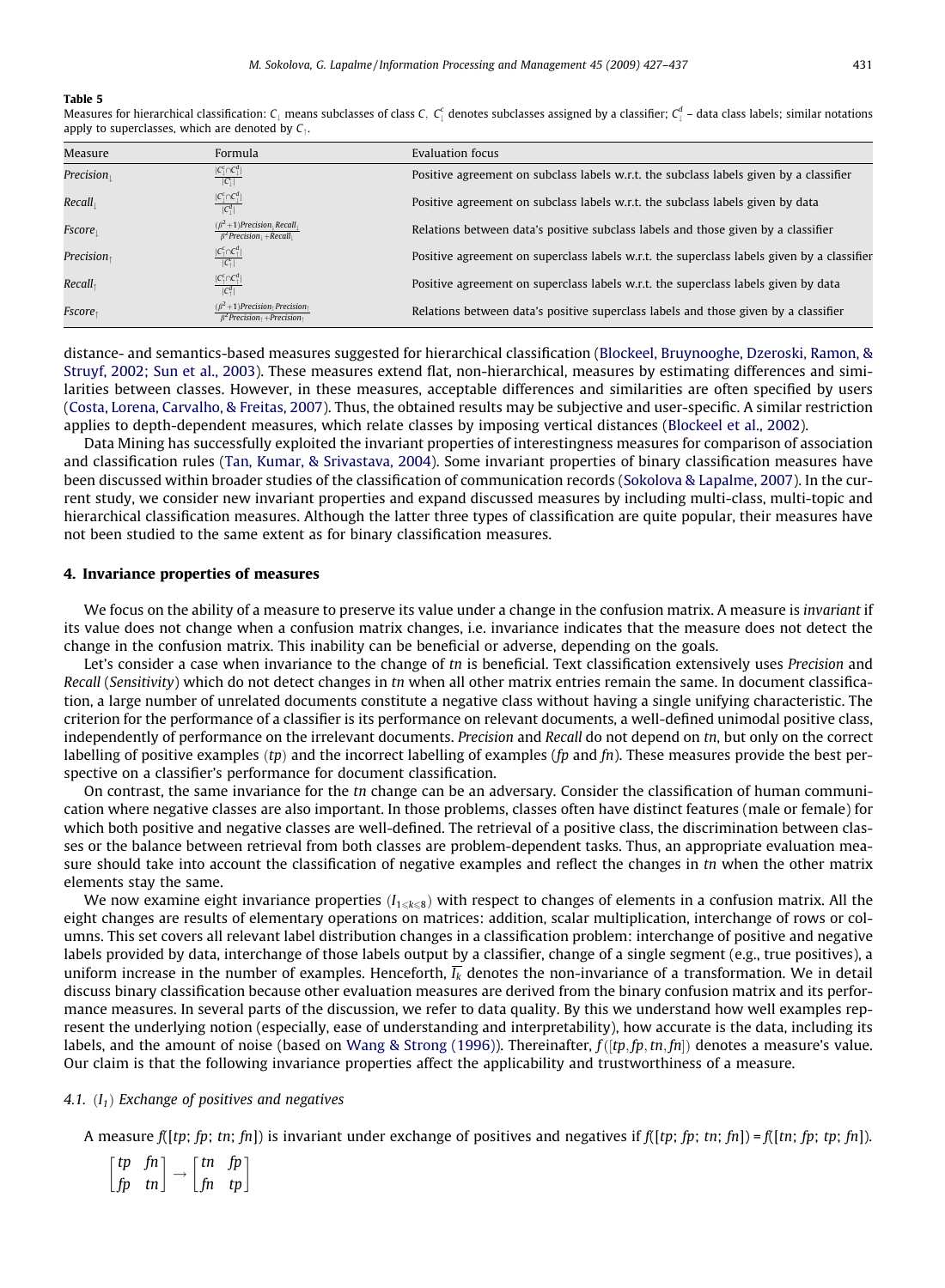This shows measure invariance with respect to the distribution of classification results because it does not distinguish tp from tn and fn from fp and may not recognize the asymmetry of classification results. Thus it may not be trustworthy when classifiers are compared on data sets with different and/or unbalanced class distributions. For example, invariant measures may be more appropriate for assessing the classification of consumer reviews than for document classification.

## 4.2.  $(I_2)$  Change of true negative counts

A measure  $f([tp; fp; tn; fn])$  is invariant under the change of tn if all other matrix counts remain the same  $f([tp; fp; tn;$  $fn]) = f([tp; fp; tn'; fn]).$ 

 $\begin{bmatrix} tp & fn \\ fp & tn \end{bmatrix} \rightarrow \begin{bmatrix} tp & fn \\ fp & tn \end{bmatrix}$  $\lceil tn - fn \rceil$ 

This measure does not recognize the specifying ability of classifiers. Such evaluation may be more applicable to domains with a multi-modal negative class taken as ''everything not positive". In the case of text classification, these invariant measures are suitable for the evaluation of document classification. If the measure is non-invariant, then it acknowledges the ability of classifiers to correctly identify negative examples. In this case, it may be reliable for comparison in domains with a well-defined, unimodal, negative class. Non-invariant measures are preferable for evaluating communications in which there are criteria for both positive and negative results.

# 4.3.  $(I_3)$  Change of true positive counts

A measure f([tp; fp; tn; fn]) is invariant under the change of tp if all other matrix counts remain the same f([tp; fp; tn;  $fn]) = f([tp'; fp; tn; fn]).$ 

$$
\begin{bmatrix}tp&fn\\fp&tn\end{bmatrix}\rightarrow\begin{bmatrix}tp'&fn\\fp&tn\end{bmatrix}
$$

This measure does not recognize a classifier's sensitivity. Such evaluation can be complementary to other measures, but can hardly stay on its own. It may be reliable for comparison in domains with a well-defined, unimodal, negative class. As opposed to  $I_2$ , these invariant measures are not suitable for the evaluation of document classification. Non-invariant measures can be used as stand alone for evaluating classification with a strong positive class.

#### 4.4.  $(I_4)$  Change of false negative counts

A measure  $f([tp; fp; tn; fn])$  is invariant under the change of fn if all other matrix counts remain the same  $f([tp; fp; tn;$  $fn$ ]) =  $f([tp; fp; tn; fn'])$ 

|  |  | $\begin{bmatrix} tp & fn \\ fp & tn \end{bmatrix} \rightarrow \begin{bmatrix} tp & fn' \\ fp & tn \end{bmatrix}$ |  |
|--|--|------------------------------------------------------------------------------------------------------------------|--|
|  |  |                                                                                                                  |  |

Invariance indicates measure stability under disagreement between the data and the negative labels assigned by a clas-sifier. This is especially important for problems involving manual labelling. If a negative class has unreliable labels ([Nigam &](#page-9-0) [Hurst \(2004\)](#page-9-0) argue that humans can agree on only 74% of labels for negative opinion), an invariant measure may give misleading results. For non-invariant measures, its value's monotonicity is important. If the classifier evaluation improves when  $fn$  increases, the measure may favor a classifier prone to false negatives. The use of invariant and non-invariant measures should be decided based on problem and data characteristics.

# 4.5.  $(I_5)$  Change of false positive counts

A measure  $f([tp; fp; tn; fn])$  is invariant under the change of fp if all other matrix counts remain the same  $f([tp; fp; tn; b])$  $fn$ ]) =  $f({tp; fp'; tn; fn)}$ .

 $\begin{bmatrix} tp & fn \\ fp & tn \end{bmatrix} \rightarrow \begin{bmatrix} tp & fn \\ fp' & tn \end{bmatrix}$ 

An invariant measure may provide reliable results when some of positive data labels are counter-intuitive. This can happen when the positive examples have outliers that cannot be explained by the mainstream data. We call such outliers counterexamples.

A non-invariant measure may not be suitable for data with many counterexamples. If the classifier evaluation improves when fp increases, the measure may favor a classifier prone to false positives. This is especially important for problems involving subjective labelling. Some data entries may not have consistent labels because of the difficulty of imposing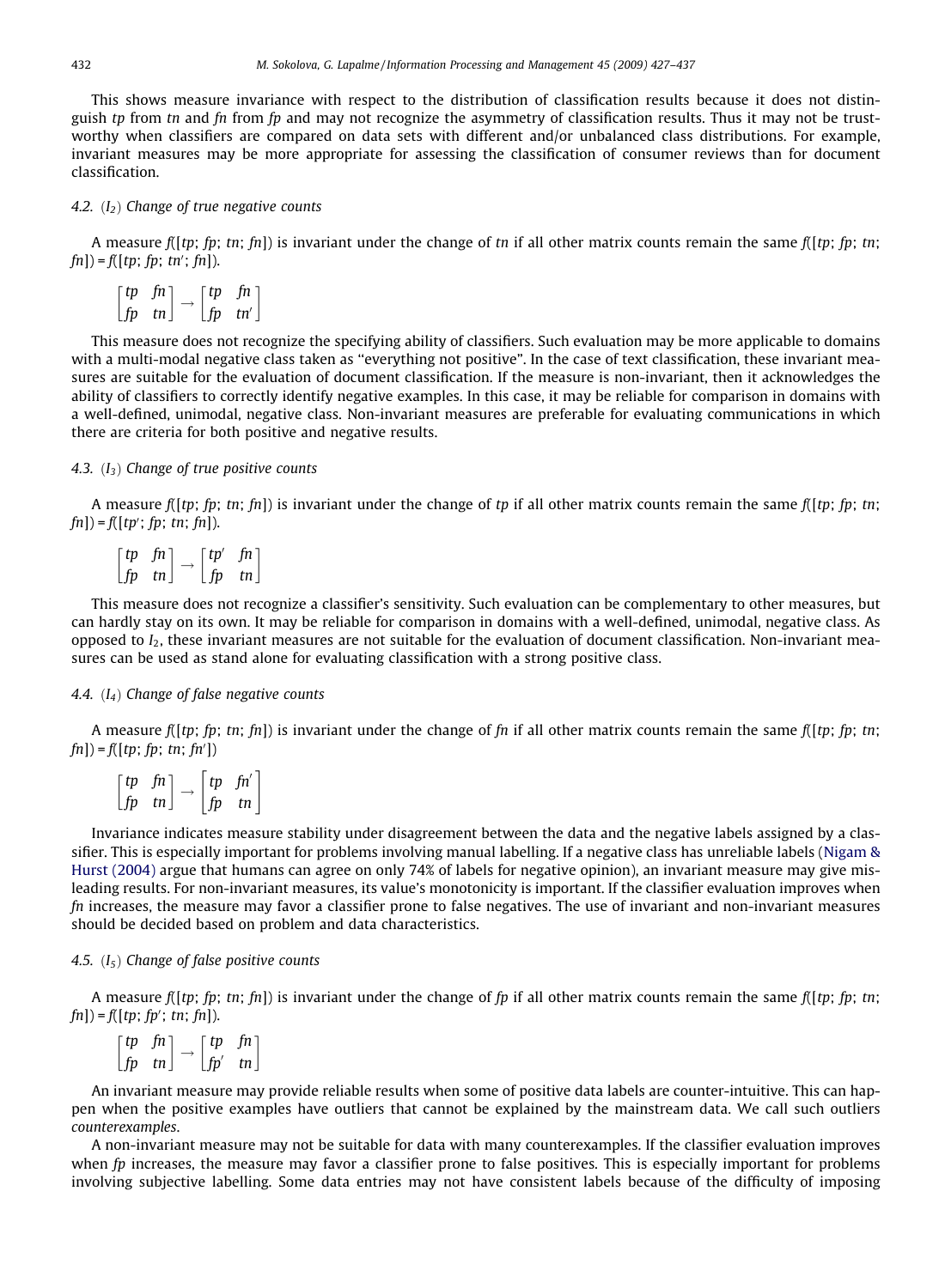rigorous labelling rules. This can occur in the classification of records of long-term communications in which the data may contain a substantial number of counterexamples.

# 4.6.  $(I<sub>6</sub>)$  Uniform change of positives and negatives

A measure  $f([tp; fp; tn; fn])$  is invariant under a uniform change of positives and negatives if  $f([tp; fp; tn; fn])$  $=f([k_1tp; k_1fp; k_1 tn; k_1fn]); k_1\neq 1.$ 

|  |  | $\begin{bmatrix} tp & fn \\ fp & tn \end{bmatrix} \rightarrow \begin{bmatrix} k_1 tp & k_1 fn \\ k_1 fp & k_1 tn \end{bmatrix}$ |  |
|--|--|---------------------------------------------------------------------------------------------------------------------------------|--|

An invariant measure is stable with respect to the uniform increase of data size, i.e., scalar multiplication of the confusion matrix. If we expect that for different data sizes the same proportion of examples will exhibit positive and negative characteristics, then the invariant measure may be a better choice for the evaluation of classifiers.

When a measure is non-invariant, then its applicability may depend on data sizes. The non-invariant measures may be more reliable if we do not know how representative the data sample is in terms of the proportion of positive/negative examples.

# 4.7.  $(I_7)$  Change of positive and negative columns

A measure f([tp; fp; tn; fn]) is invariant under columns' change if  $f([tp;fp;tn;fn]) = f([k_1tp;k_1fp;k_2tn;k_3fn]); k_1 \neq k_2.$ 

|  |  | $\begin{bmatrix} tp & fn \\ fp & tn \end{bmatrix} \rightarrow \begin{bmatrix} k_1 tp & k_2 fn \\ k_1 fp & k_2 tn \end{bmatrix}$ |
|--|--|---------------------------------------------------------------------------------------------------------------------------------|

Suppose that different data sizes have the same proportion of positive and negative examples. This change in the confusion matrix is caused by changes in the proportion of positive and negative labels issued by an algorithm, i.e., the columns are multiplied by different scalars. This may happen when the quality of additional data substantially differs from the initial data sample (e.g., the information inflow can add more noise). However, an invariant measure does not show the performance change. Thus, it requires support of other measures to assess a classifier's performance on different classes.

A non-invariant measure reflects on the performance of a classifier on different classes. It is more appropriate if we can expect a change in the algorithm's performance across classes.

## 4.8.  $(I_8)$  Change of positive and negative rows

A measure  $f([tp; fp; tn; fn])$  is invariant under rows' change if  $f([tp; fp; tn; fn]) = f([k_1tp;k_2fp;k_2tn;k_1fn]); k_1 \neq k_2.$ 

 $\begin{bmatrix} tp & fn \\ fp & tn \end{bmatrix} \rightarrow \begin{bmatrix} k_1 tp & k_1 fn \\ k_2 fp & k_2 tn \end{bmatrix}$ 

We again expect that different data sizes have the same proportion of positive and negative examples. Then the change in the confusion matrix corresponds to changes of an algorithm's performance within a positive (negative) class, i.e., the rows are multiplied by different scalars. For example, this may happen when a positive (negative) class is better represented in the new data. If we expect that different data sizes exhibit same quality of positive (negative) characteristics, then the invariant measure may be a better choice for the evaluation of classifiers.

When a measure is non-invariant, its applicability may depend on the quality of data classes. The non-invariant measures may be more reliable if we do not know how representative the data sample is in terms of the quality of positive and negative classes, which might be the case in web-posted consumer reviews.

For multi-class classification, we consider transformations of the confusion matrix for each class  $C_i$ . As expected, the measures retain their invariance properties regardless of micro- or macro-averaging.

For multi-topic classification, Exact Match Ratio and Accuracy have different invariant properties. Thus, referring to Exact Match Ratio as Accuracy may be misleading.

Measures used in hierarchical classification have a somewhat limited reliability because they evaluate the performance of a classifier either on subclasses or on superclasses, but not on both. Thus, invariance properties should be assessed with respect to the classification of subclasses – for Precision<sub>1</sub> and Recall<sub>1</sub>, and superclasses – for Precision<sub>1</sub> and Precision<sub>1</sub>.

[Table 6](#page-7-0) displays the invariance properties of the measures described in [Tables 2–5.](#page-3-0) By assessing the invariant properties of commonly used measures, we show that Precision, Precision<sub>µ</sub>, Precision<sub>M</sub>, Precision<sub>1</sub>, Precision<sub>1</sub> exhibit same invariance characteristics. Thus, we group them as Precision<sub>G</sub> for general. Similarly, we group Recall, Recall<sub>u</sub>, Recall<sub>M</sub>, Recall<sub>1</sub>, and  $Recall_1$  as Recall<sub>G</sub>, Fscore, Fscore<sub>M</sub>, Fscore<sub>M</sub>, Fscore<sub>1</sub>, and Fscore<sub>1</sub> as Fscore<sub>G</sub>, and, finally, Accuracy, Average Accuracy, and Error Rate, essentially 1-Average Accuracy, as Accuracy<sub>G</sub>.

As a result, we further consider only those performance measures that vary in their invariance properties. [Table 7](#page-7-0) lists the measures and their properties. Our next step is to associate the invariant properties with particular settings.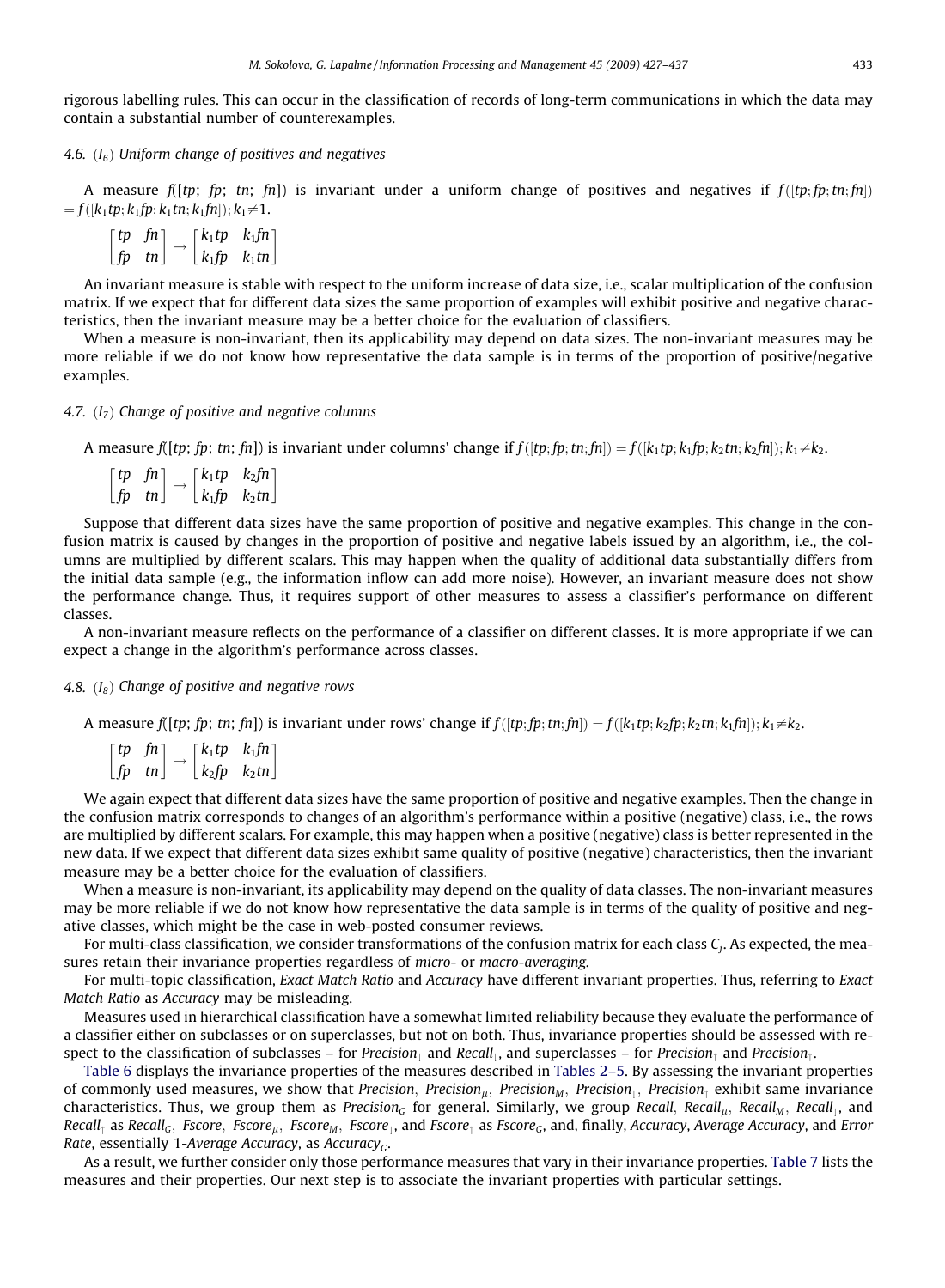<span id="page-7-0"></span>Invariance properties of performance measures  $(I_k)$  for different types of classification tasks. + denotes invariance and  $-$  non-invariance of the measure.

|                              | $I_1$     | I <sub>2</sub> | $I_3$ | $I_4$     | $I_5$                            | $I_6$     | I <sub>7</sub> | $I_8$     |
|------------------------------|-----------|----------------|-------|-----------|----------------------------------|-----------|----------------|-----------|
| <b>Binary classification</b> |           |                |       |           |                                  |           | Table 2        |           |
| Accuracy                     | $+$       |                |       |           |                                  | $+$       |                |           |
| Precision                    |           | $\ddot{}$      |       | $+$       |                                  |           | $\ddot{}$      |           |
| Recall (Sensitivity)         |           | $\ddot{}$      |       |           | $\ddot{}$                        |           |                | $\ddot{}$ |
| Fscore                       |           | $+$            |       |           |                                  |           |                |           |
| Specificity                  |           |                | $+$   | $\ddot{}$ |                                  |           |                |           |
| <b>AUC</b>                   |           |                |       |           |                                  | $\ddot{}$ |                |           |
| Multi-class classification   |           |                |       |           |                                  |           | Table 3        |           |
| Average Accuracy             | $\ddot{}$ |                |       |           |                                  | $\pm$     |                |           |
| <b>Error Rate</b>            | $\ddot{}$ |                |       |           |                                  |           |                |           |
| Precision $\mu$              |           | $\ddot{}$      |       | $+$       |                                  |           | $+$            |           |
| $Recall_\mu$                 |           | +              |       |           | $+$                              |           |                | $\ddot{}$ |
| $Fscore_\mu$                 |           | $\ddot{}$      |       |           |                                  |           |                |           |
| Precision $_M$               |           | $\ddot{}$      |       | $+$       |                                  |           | $+$            |           |
| Recall <sub>M</sub>          |           | $\ddot{}$      |       |           | $\ddot{}$                        | $\ddot{}$ |                |           |
| Fscore <sub>M</sub>          |           | $\ddot{}$      |       |           |                                  | $+$       |                |           |
| Multi-topic classification   |           |                |       |           |                                  |           | Table 4        |           |
| <b>Exact Match Ratio</b>     |           |                |       | $\ddot{}$ | $\begin{array}{c} + \end{array}$ |           |                |           |
| <b>Labelling Fscore</b>      |           | $+$            |       |           |                                  | $\ddot{}$ |                |           |
| Retrieval Fscore             |           |                |       |           |                                  | $\ddot{}$ |                |           |
| <b>Hamming Loss</b>          | $+$       | $+$            | $+$   |           |                                  | $\ddot{}$ |                |           |
| Hierarchical classification  |           |                |       |           |                                  |           | Table 5        |           |
| Precision $_1$               |           | $\ddot{}$      |       | $+$       |                                  | $\ddot{}$ | $+$            |           |
| $Recall_{\perp}$             |           | $\ddot{}$      |       |           | $+$                              | $\ddot{}$ |                |           |
| Fscore <sub>1</sub>          |           | $\ddot{}$      |       |           |                                  |           |                |           |
| Precision $_1$               |           | $\ddot{}$      |       | $\ddot{}$ |                                  |           | $\ddot{}$      |           |
| Precision $_1$               |           |                |       |           | $\begin{array}{c} + \end{array}$ |           |                |           |
| Fscore <sub>†</sub>          |           | $\ddot{}$      |       |           |                                  |           |                |           |

# Table 7

Performance measures that exhibit different invariance properties.  $+$  denotes invariance and  $-$  non-invariance of the measure.

|                          | $\mathsf{L}$ |  | I <sub>6</sub> | 18 |
|--------------------------|--------------|--|----------------|----|
| Accuracy <sub>G</sub>    |              |  |                |    |
| Precision $_G$           |              |  |                |    |
| $Recall_G(Sensitivity)$  |              |  |                |    |
| Fscore <sub>G</sub>      |              |  |                |    |
| Specificity              |              |  |                |    |
| <b>AUC</b>               |              |  |                |    |
| <b>Exact Match Ratio</b> |              |  |                |    |
| <b>Labelling Fscore</b>  |              |  |                |    |
| Retrieval Fscore         |              |  |                |    |
| <b>Hamming Loss</b>      |              |  |                |    |

# 5. Analysis of invariant properties

To identify similarities among the measures, we compare them according to their invariance and non-invariance properties shown in Table 7. First, we present measure outliers whose properties remarkably differ them from others. Two measures hold unique invariant properties: Precision<sub>G</sub> is the only measure invariant under vertical scaling  $(I_7)$  and Exact *Match Ratio* is the only measure non-invariant under uniform scaling  $(\overline{l_6})$ . Another exception is Retrieval Fscore which is sensitive to all the changes in the confusion matrix except for uniform scaling.

Next we generalize on the properties:

The invariance  $I_1$  has been much discussed in the Machine Learning community, albeit from a negative point of view [\(Jap](#page-9-0)[kowicz, 2006\)](#page-9-0). But we want to emphasize that this invariance makes Accuracy<sub>G</sub> and Hamming Loss robust measures for an algorithm's overall performance and insensitive to performance on a specific class. The corresponding non-invariance  $\overline{I_1}$  means that the measures are sensitive to asymmetry of classification. This is a well-known characteristic for Precision, Recall, Fscore and Specificity, but not for AUC, which has been introduced only recently in text classification.

The invariance  $I_2$  is a well-known property of Precision, Recall, and Fscore and less known for Labelling Fscore and Hamming Loss. Invariance under the change of tn has made them a tool of choice for the evaluation of document classification. The non-invariance  $\overline{I_2}$  signifies that the use of non-invariant measures is more appropriate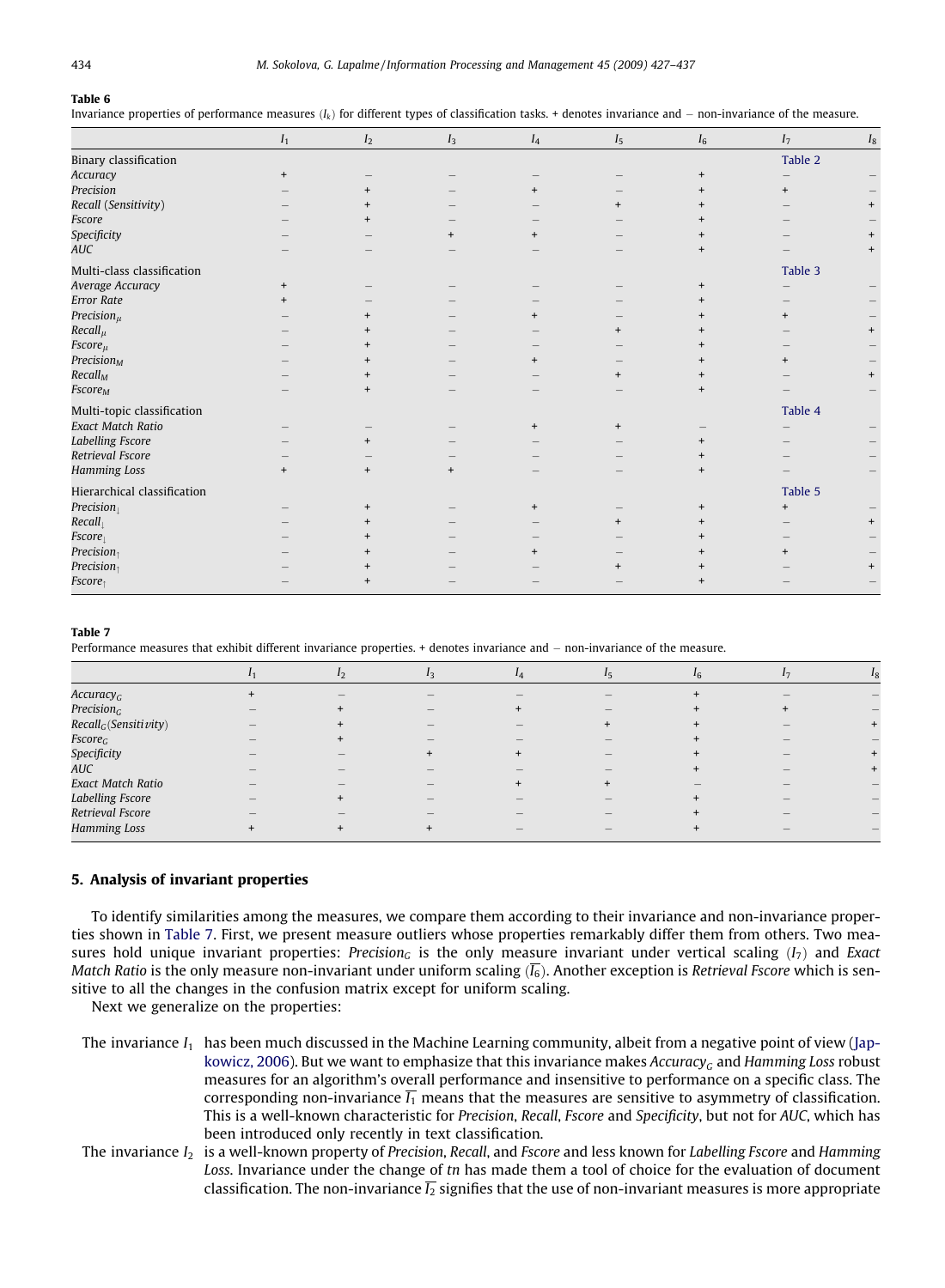on data with a unimodal negative class than with a multi-modal one. This implication is more important for AUC than for Specificity. The latter is usually used in combination with other measures, whereas the former might be applied separately.

- The invariance  $I_3$  so far eludes thorough studies. Measures are expected to be non-invariant under the change of tp. The non-invariant measures are used for evaluating classification with a strong positive class, such as for the evaluation of document classification. Only Specificity and Hamming Loss do not measure the tp change. Specificity was purposefully designed to avoid tp. The non-invariance of Specificity and Hamming Loss suggests they may be used in a combination with other measures. These two measures may be reliable for comparison in domains with a well-defined, unimodal, negative class.
- The invariance  $I_4$  under change in  $fn$  indicates that Precision, Specificity, and Exact Match Ratio may be more reliable when manual labelling follows rigorous rules for a negative class. In the absence of such rules, disagreement between the data labels and the negative labels assigned by a classifier can depend on subjective factors and fluctuate. Under such conditions, an invariant measure may give misleading results. All the  $\overline{I_4}$  measures discussed above are monotone decreasing when fn increase hence, will not favor a classifier prone to false negatives.
- The invariance  $I_5$  under fp change indicates that Recall and Exact Match Ratio may provide reasonably conservative estimate when a positive class has counterexamples, i.e., outliers not explained by the mainstream positive examples. The other eight measures are non-invariant. However, they are monotone decreasing when  $fp$ increase, hence, they will not favor a classifier prone to false positives.
- The invariance  $I_6$  under uniform scaling holds for all the measures except Exact Match Ratio. The nine invariant measures adapt to different sizes of data. The non-invariance of Exact Match Ratio indicates that its results may not be comparable when obtained on data of widely different sizes.
- The invariance  $I_7$  under the scalar column change holds only for Precision. This supports a common practice of combining Precision with other measures when assessing classifier performance. The combination assures that the evaluation is less dependent on the data quality. All the other measures are non-invariant under the scalar column change. Thus, they are more reliable if an algorithm's performance is expected to change across classes with new data.
- The invariance  $I_8$  under the scalar row change indicates that Recall, Specificity, and AUC may be a better choice for the evaluation of classifiers if different data sizes exhibit same quality of positive (negative) characteristics. Examples are simulated or generated data under the same distribution. The other measures are non-invariant. They may be more reliable if the representative power of positive and negative classes is uncertain.

Invariance with respect to the matrix transformations is especially important because it connects evaluation measures to particular learning settings. We now summarize the applicability of these measures to two subfields of text classification: document classification and classification of human communications. One might be tempted to apply *Fscore* measures on any text classification evaluation. However, various classification problems exhibit different characteristics which may require different evaluation measures. Based on our analysis, we propose the following.

Since document classification data is often highly imbalanced, relevant documents constitute a small well-defined positive class, but the rest is a heterogeneous negative class built from non-relevant documents as ''everything non-positive". Presence of a negative class that complements the positive class favors the use of the Fscore measures. In many such problems, examples of the positive class remain the same and the class keeps its modality, whereas examples of the negative class change. Since the *Fscore* measures' invariance under the change of correctly classified negative examples  $(I_2)$  prevents drastic changes, they will be less sensitive to changes in the negative class.

Classification of human communications is most often represented by sentiment classification applied to collections of free form texts containing product evaluations. The number and ratio of positive and negative examples depends on the popularity of a particular product. If reviewers have strong likes and dislikes, then both classes have well-defined characteristics. In this case, Area Under the Curve (AUC) may provide a more reliable classifier evaluation than Precision and Recall. Since AUC is non-invariant under the change of correctly classified negative examples  $(\overline{I_2})$ , it will detect possible changes in the negative class better than Fscore measures.

For other types of classification of communications in social activities, other measure combinations might also be suitable. Political debates and electronic negotiations are examples of such communications. Their data can exhibit a unimodal negative class and a large number of counterexamples. In political debates, counterexamples are records that praise the discussed matter, but vote against it at the end, either because of a hidden motive or randomness of behavior [\(Sokolova](#page-10-0) [& Lapalme, 2007\)](#page-10-0). In such cases, which are difficult even for human classification, Accuracy, with its invariance under the exchange of positives and negatives classification  $(I_1)$ , and *Precision*, with its invariance under the change of false negative examples  $(I_5)$ , may be used for a reliable evaluation of classifiers.

## 6. Conclusion and future work

In this study, we have analyzed twenty four performance measures used in the complete spectrum of Machine Learning classification tasks: binary, multi-class, multi-labelled, and hierarchical. Effects of changes in the confusion matrix on several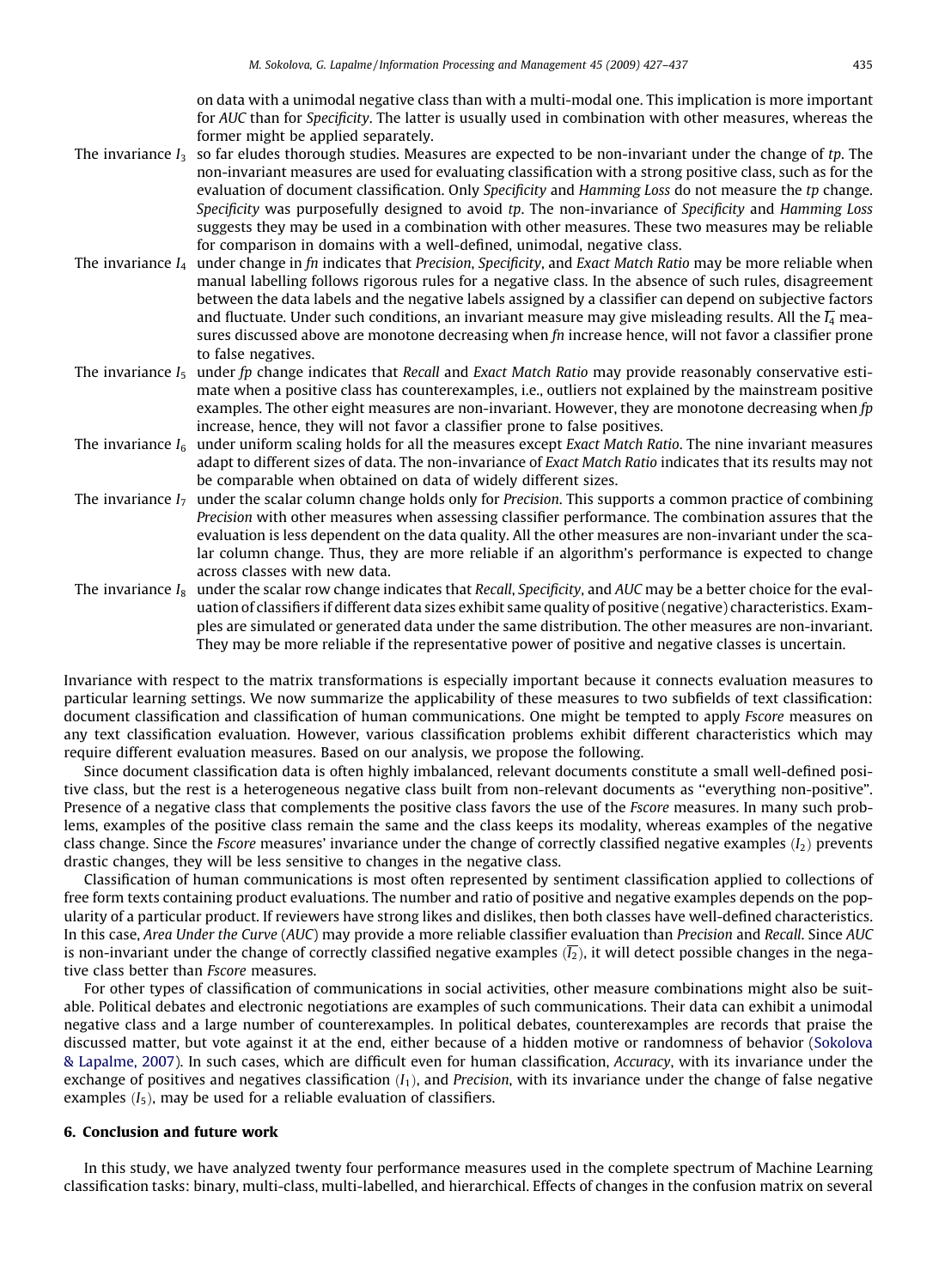<span id="page-9-0"></span>well-known measures have been studied. In all the cases, we have shown that the evaluation of classification results can depend on the invariance properties of the measures. A few cases required that we additionally considered monotonicity of the measure. These properties have allowed us to make fine distinctions in the relations between the measures. One way to insure a reliable evaluation is to employ a measure corresponding to the expected quality of the data, e.g., representativeness of class distribution, reliability of class labels, uni- and multi-modality of classes. To match measures with the data characteristics, we constructed the measure invariance taxonomy with respect to all relevant label distribution changes in a classification problem.

We supplemented the formal discussion by analyzing the applicability of performance measures on different subfields of text classification. We have shown that the classification of human communications differs from document classification, and thus that these two types of text classification may require different performance measures.

Our study has dealt with measures used in text classification but it could be extended to other language applications of Machine Learning. The next step would be to study measures used in Machine Translation. This will considerably expand the measure list. Applicability of the measures to traditional Natural Language Processing tasks, e.g., word sense disambiguation, parsing, is another topic of considerable interest. It would also be useful to analyze in more details a measure's monotonicity, especially its behavior with respect to extreme classification results, such as when the labels provided by the data and a classifier are independent. Person authentication problems, in which the appropriate measures are a false acceptance rate and a false rejection rate (Bengio et al., 2005), is another example of possible applications.

#### Acknowledgments

This work has been funded by the Natural Sciences and Engineering Research Council of Canada and the Ontario Centres of Excellence. We thank Elliott Macklovitch for fruitful suggestions on an early draft. We thank anonymous reviewers for helpful comments.

#### References

Asuncion, A., & Newman, D. (2007). UCI Machine Learning Repository. Irvine, CA: University of California, School of Information and Computer Science. [<http://www.ics.uci.edu/mlearn/MLRepository.html>.](http://www.ics.uci.edu/mlearn/MLRepository.html)

Bengio, S., Mariéthoz, J., & Keller, M. (2005). The expected performance curve. In Proceedings of the ICML'05 workshop on ROC analysis in machine learning (pp.  $(43-50)$ .

Blitzer, J., Dredze, M., & Pereira, F. (2007). Biographies, bollywood, boom-boxes and blenders: Domain adaptation for sentiment classification. In Proceedings of the 45th annual meeting of the association of computational linguistics (pp. 440–447). Association for Computational Linguistics.

Blockeel, H., Bruynooghe, M., Dzeroski, S., Ramon, J., & Struyf, J. (2002). Hierarchical multi-classification. In KDD-2002: Workshop on multi-relational data mining (pp. 21–35).

Bobicev, V., & Sokolova, M. (2008). An effective and robust method for short text classification. In Proceedings of the association for the advancement of artificial intelligence (AAAI-2008) (pp. 1444–1445). AAAI Press.

Cohen, J. (1988). Statistical power analysis for the behavioral sciences. Hillsdale, NJ: Lawrence Erlbaum.

Costa, E., Lorena, A., Carvalho, A., & Freitas, A. (2007). A review of performance evaluation measures for hierarchical classifiers. In Proceedings of the AAAI 2007 workshop ''Evaluation methods for machine learning" (pp. 1–6).

Demsar, J. (2006). Statistical comparisons of classifiers over multiple data sets. Journal of Machine Learning Research, 7, 1–30.

Dietterich, T. (1998). Approximate statistical tests for comparing supervised classification learning algorithms. Neural Computation, 10, 1895–1923.

Duda, R. O., & Hart, P. E. (1973). Pattern classification and scene analysis. John Wiley & Sons.

Eisner, R., Poulin, B., Szafron, D., Lu, P., & Greiner, R. (2005). Improving protein function prediction using the hierarchical structure of the gene ontology. In Proceedings of IEEE symposium on computational intelligence in bioinformatics and computational biology (pp. 1–10).

Gamon, M., Aue, A., Corston-Oliver, S., & Ringger, E. (2005). Pulse: Mining customer opinions from free text. In Proceedings of the 6th international symposium on intelligent data analysis (IDA 2005) (pp. 121–132).

Goutte, C., & Gaussier, E. (2005). A probabilistic interpretation of precision, recall and f-score, with implication for evaluation. In Proceedings of 27th European conference on IR research (ECIR 2005) (pp. 345–359).

Hersh, W., Buckley, C., Leone, T., & Hickam, D. (1997). OHSUMED: An interactive retrieval evaluation and new large test collection for research. In Proceedings of the 17th annual international ACM SIGIR conference on research and development in information retrieval (SIGIR-97) (pp. 192–201).

Huang, I., & Ling, C. (2007). Constructing new and better evaluation measures for machine learning. In Proceedings of the 20th international joint conference on artificial intelligence (IJCAI'2007) (pp. 859–864).

Isselbacher, K., & Braunwald, E. (1994). Harrison's principles of internal medicine. McGraw-Hill.

Japkowicz, N. (2006). Why question machine learning evaluation methods? In Proceedings of the AAAI'06 workshop on evaluation methods for machine  $learning$  (pp.  $6-11$ ).

Kazawa, H., Izumitani, T., Taira, H., & Maeda, E. (2005). Maximal margin labeling for multi-topic text categorization. In Advances in neural information processing systems (NIPS'04), (Vol. 17, pp. 649–656).

Kiritchenko, S., Matwin, S., Nock, R., & Famili, A. F. (2006). Learning and evaluation in the presence of class hierarchies: Application to text categorization. In Proceedings of the 19th Canadian conference on AI (AI'2006) (pp. 395–406).

Lachiche, N., & Flach, P. A. (2003). Improving accuracy and cost of two-class and multi-class probabilistic classifiers using ROC curves. In Proceedings of ICML'2003 (pp. 416–423).

Langley, P. (1996). Elements of machine learning. San Francisco, Calif: Morgan Kaufmann.

Li, T., Zhang, C., & Zhu, S. (2006). Empirical studies on multi-label classification. In Proceedings of the 18th IEEE international conference on tools with artificial intelligence (pp. 86–92).

Marchand, M., & Shawe-Taylor, J. (2002). The set covering machine. Journal of Machine Learning Research, 3, 723–746.

Mewes, H.-W., Albermann, K., Heumann, K., Lieb, S., & Pfeiffer, F. (1997). MIPS: A database for protein sequences, homology data and yeast genome information. Nucleic Acids Research, 25(1), 28–30.

Mitchell, T. (1997). Machine learning. McGraw-Hill.

Nigam, K., & Hurst, M. (2004). Towards a robust metric of opinion. In Proceedings of the AAAI spring symposium on exploring attitude and affect in text (pp. 98–105). AAAI Press.

Pang, B., Lee, L., & Vaithyanathan, S. (2002). Thumbs up? Sentiment classification using machine learning techniques. In Proceedings of empirical methods of natural language processing (EMNLP'02) (pp. 79–86).